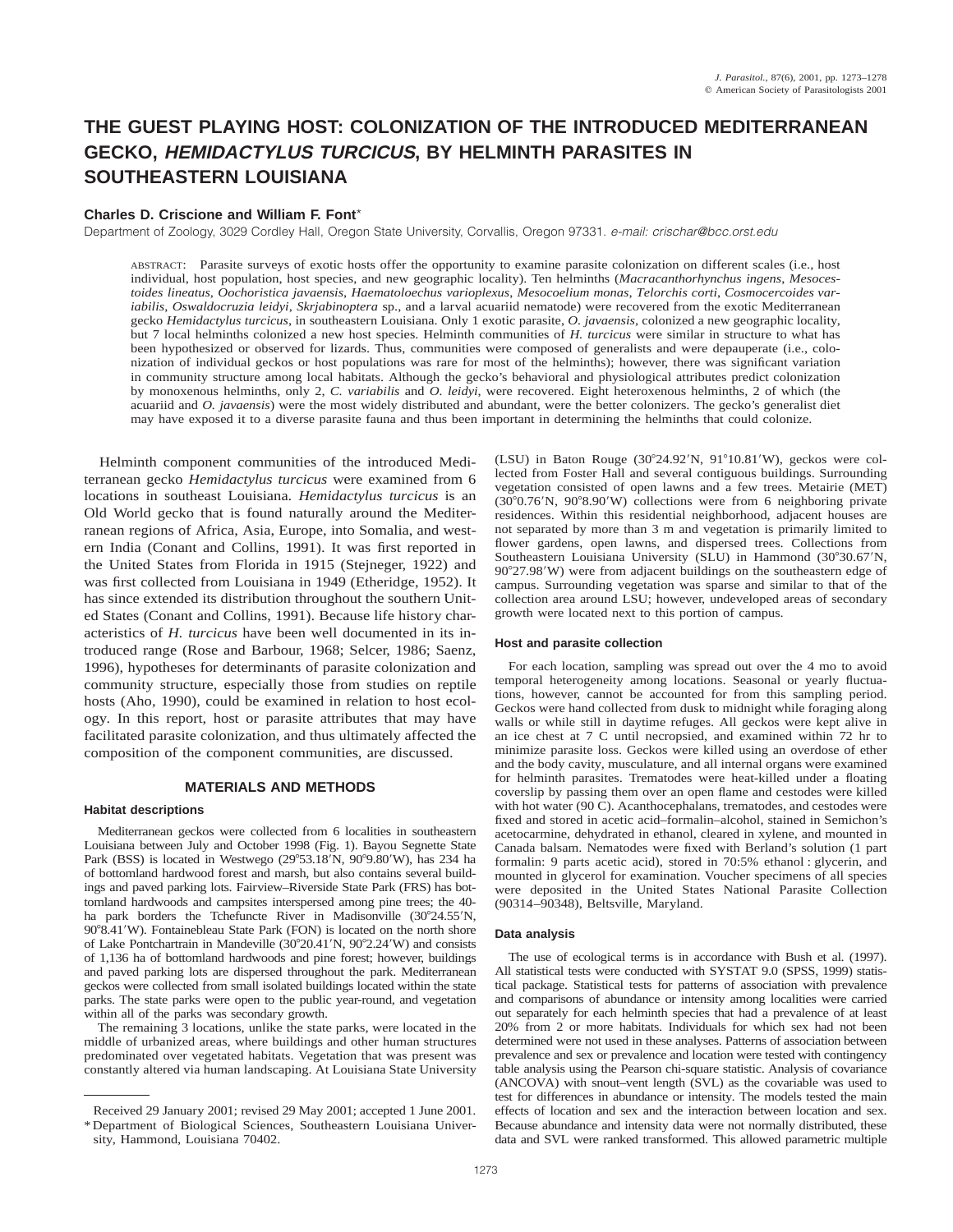

FIGURE 1. Map showing the 6 collection locations of *Hemidactylus turcicus* in southeastern Louisiana. BSS, Bayou Segnette State; FON, Fontainebleau State Park; FRS, Fairview–Riverside State Park; LSU, Louisiana State University; MET, Metairie; SLU, Southeastern Louisiana University.

comparisons to be made among locations (Conover and Iman, 1981). Kruskal–Wallis tests were also conducted on the main effects of location and sex to check for agreement in statistical tests. Statistical significance was determined at  $P < 0.05$ .

Differences for mean infracommunity richness (i.e., number of helminth species per host individual) among locations were tested with ANCOVA ( $SVL = covariate$ ); these data were ranked transformed. To compare helminth richness at the component level while correcting for host sampling size, curves of cumulative helminth species versus number of hosts sampled were generated for each locality. Means  $\pm$  1 SD of species accumulation were calculated after host sampling order was randomized 5,000 times; EstimateS ver. 5 (Colwell, 1997) was used for these calculations. By rarefying host sample sizes based on the curves, helminth richness among locations could be qualitatively compared. Richness analyses included unsexed geckos.

## **RESULTS**

From the 6 localities, 217 Mediterranean geckos (107 males, 100 females, and 10 not sexed) were collected. One species of Acanthocephala, *Macracanthorhynchus ingens* (Von Listow, 1879); 2 species of Cestoda (*Mesocestoides lineatus* (Goeze, 1782) and *Oochoristica javaensis* Kennedy, Killick, and Beverly-Burton, 1982); 3 species of Trematoda (*Haematoloechus varioplexus* Stafford, 1902; *Mesocoelium monas* (Rudolphi, 1819); and *Telorchis corti* Stunkard, 1915); and 4 species of Nematoda (*Cosmocercoides variabilis* (Hardwood, 1930); *Oswaldocruzia leidyi* Steiner, 1924; *Skrjabinoptera* sp.; and a larval acuariid) were found (Table I). Ranges and species identifications for *H. varioplexus* and *M. monas* were based on the redescriptions and synonymies of Kennedy (1981) and Nasir and Diaz (1971), respectively. The only parasite considered introduced was *O. javaensis* (see Criscione and Font, 2001a, 2001b), and because the other helminths have been recorded from resident hosts in Louisiana or adjoining states, they were regarded as local species. Accurate assessment of *Skrjabinoptera* sp. and the acuariid, however, is not possible until adults

are obtained for specific identification. All helminths represent new records for *H. turcicus*, with the possible exception of *Skrjabinoptera* sp. To the authors' knowledge, this is also the first report of a *Haematoloechus* spp. infecting a nonanuran host. Prior to this study, only 7 helminth species were reported from *H. turcicus* in its native range and 6 in its introduced range (Table II).

A total of 137 (63%) Mediterranean geckos (61 males, 74 females, and 2 not sexed) was infected. Of these, 85 were single-, 48 were double-, and only 4 were triple-species infections. When geckos from all 6 localities are combined ( $n = 217$ ), the 3 parasites with the greatest mean abundance  $(\pm 1 \text{ SE})$  were the acuariid larva (7.51  $\pm$  1.65), *M. lineatus* (3.96  $\pm$  2.62), and *O.*  $javaensis$  (2.28  $\pm$  0.59). *Mesocestoides lineatus*, however, was found only at BSS, whereas the acuariid and *O. javaensis* were found at 5 of the 6 locations; the remaining 7 helminths all had a mean abundance of  $\leq 1$  (Table I).

With the exception of *O. javaensis*, the acuariid, and *O. leidyi*, helminths were restricted to 3 or fewer habitats; however, *O. leidyi* had <3% prevalence in 3 of its 4 locations (Table I). By far, the most widely distributed and abundant helminths recovered were the acuariid and *O. javaensis*. After removal of unsexed geckos, sample sizes for tests of prevalence, abundance, and intensity at BSS, FRS, LSU, MET, and SLU were 54, 31, 41, 33, and 33, respectively. There was no association between sex and prevalence, but there was an association between location and prevalence for both the acuariid and *O. javaensis*, ( $\chi^2$  = 53.1 and 41.9, respectively, df 4, *P* < 0.0001). In the abundance and intensity tests for the acuariid and abundance for *O. javaensis*, the use of the covariable, SVL, was effective ( $P < 0.05$ ). There were no sex effects, but there were significant location effects for acuariid abundance  $(F_{4, 181}$  = 40.5,  $P < 0.0001$ ) and intensity ( $F_{4.92} = 18.3$ ,  $P < 0.0001$ ) and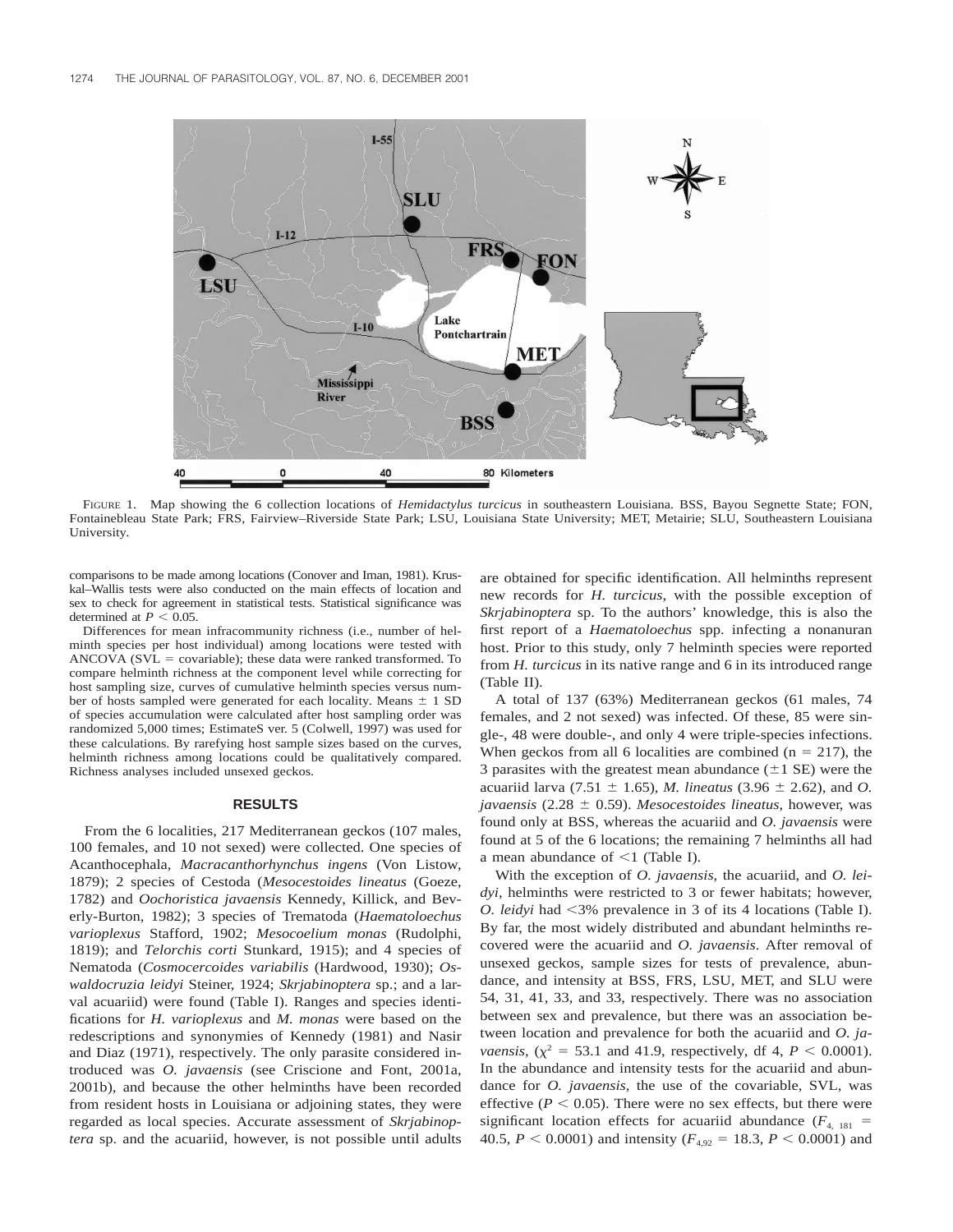| Helminth                                                                                          | Site*                             | $(n = 58)$<br><b>BSS</b>                                                                               | $(n = 19)$<br>FON                                    | $(n = 32)$<br><b>FRS</b>                           | $(n = 42)$<br>LSU                                                                                                          | $(n = 33)$<br><b>MET</b>                            | $(n = 33)$<br><b>SLU</b>                          |
|---------------------------------------------------------------------------------------------------|-----------------------------------|--------------------------------------------------------------------------------------------------------|------------------------------------------------------|----------------------------------------------------|----------------------------------------------------------------------------------------------------------------------------|-----------------------------------------------------|---------------------------------------------------|
| Macracanthorhynchus ingens<br>Acanthocephala<br>(cystacanth)                                      | SK                                |                                                                                                        | $0.21 \pm 0.12$ †<br>$1.33 \pm 0.33$<br>$15.88, 1-2$ |                                                    |                                                                                                                            |                                                     |                                                   |
| Mesocestoides lineatus<br>(tetrathyridia)<br>Cestoda                                              | BC, MF                            |                                                                                                        |                                                      |                                                    |                                                                                                                            |                                                     |                                                   |
| Oochoristica javaensis#                                                                           | $\overline{\text{S}}$             | 14.81 ± 9.72<br>122.7 ± 72.3<br>12.1, 6–534<br>12.1, 6–534<br>0.10 ± 0.06 C<br>1.5 ± 0.5<br>$6.9, 1-3$ |                                                      | $0.25 \pm 0.19$ C<br>$2.67 \pm 1.67$<br>9.4, $1-6$ | 5.69 $\pm$ 2.16 A<br>$9.96 \pm 3.56$<br>57.1, 1-79                                                                         | $3.42 \pm 1.93$ AB<br>$7.06 \pm 3.83$<br>48.5, 1-64 | $3.88 \pm 1.81$ BC<br>$16 \pm 5.83$<br>24.2, 2-42 |
| Haematoloechus varioplexus<br>Trematoda                                                           | $\overline{\mathrm{L}}\mathrm{U}$ | $0.02 \pm 0.02$                                                                                        |                                                      |                                                    |                                                                                                                            | $0.03 \pm 0.03$                                     |                                                   |
| Mesocoelium monas                                                                                 | $\overline{\text{S}}$             | 1.7, 1                                                                                                 |                                                      |                                                    |                                                                                                                            | $0.06 = 0.04$<br>3, 1                               |                                                   |
| Telorchis corti                                                                                   | $\overline{\text{S}}$             | $0.02 \pm 0.02$                                                                                        |                                                      |                                                    |                                                                                                                            | $6.1, 1$                                            |                                                   |
|                                                                                                   |                                   | 1.7, 1                                                                                                 |                                                      |                                                    |                                                                                                                            |                                                     |                                                   |
| Acuariid larvae#<br>Nematoda                                                                      | PS                                | $1.29 \pm 0.40 \text{ C}$<br>$3.75 \pm 0.97 \text{ B}$<br>$34.5, 1-19$<br>$0.03 \pm 0.02$              |                                                      | 3.11 $\pm$ 0.55 B<br>$1.84 \pm 0.42 B$             | $9.07 \pm 1.99$ AB<br>$12.29 \pm 2.46$ A                                                                                   | 33.49 $\pm$ 9.29 A<br>38.1 $\pm$ 10.29 A            | $0.3 \pm 0.22$ C<br>$2.5 \pm 1.5 B$               |
| Cosmocercoides variabilis                                                                         | $\Box$                            | $\overline{a}$                                                                                         | $0.21 \pm 0.16$<br>$2 \pm 1$                         | $0.06 \pm 0.04$<br>59.4, 1-10                      | 73.8, 1-67                                                                                                                 | 87.9, 1-223                                         | $12.1, 1-7$                                       |
| Oswaldocruzia leidyi                                                                              | SI, ST                            | $3.4, 1$<br>0.12 ± 0.09<br>3.5 ± 1.5                                                                   | $0.26 \pm 0.15$<br>$1.67 \pm 0.33$<br>$10.5, 1-3$    | $0.03 \pm 0.03$<br>6.3, 1                          | $0.02 \pm 0.02$                                                                                                            |                                                     |                                                   |
| Skrjabinoptera sp.                                                                                | SI, S                             | $0.12 \pm 0.06$<br>$1.4 \pm 0.25$<br>8.6, 1-2<br>$3.4, 2-5$                                            | $5.8, 1-2$                                           | $0.06 \pm 0.06$<br>3.1, 1<br>3.1, 2                | 2.4, 1                                                                                                                     | $0.15 \pm 0.15$<br>5, 5                             |                                                   |
| * Site abbreviations: BC, body cavity; LI, large intestine; LU, lung;<br>† Mean abundance ± 1 SE. |                                   |                                                                                                        |                                                      |                                                    | MH, muscle fascia of intestines; PS, peritoneum of stomach; SK, between skin and muscle; SI, small intestine; ST, stomach. |                                                     |                                                   |

 $\ddagger$  Mean intensity  $\pm$  1 SE.

§ Prevalence as a percentage.

Intensity range.

t Mean intensity - 1 - 2 - 2<br>8 Prevalence as a percentage.<br>8 Tevalence as a percentage.<br>#Letters denote statistical similarity based on Bonferomi corrected pairwise compatisons for *O. janaensis* abundance and acuariid abu # Letters denote statistical similarity based on Bonferonni corrected pairwise comparisons for O. javaensis abundance and abundance and intensity. Data were ranked transformed and did not include unsexed geckos. See text for sample sizes used in these analyses.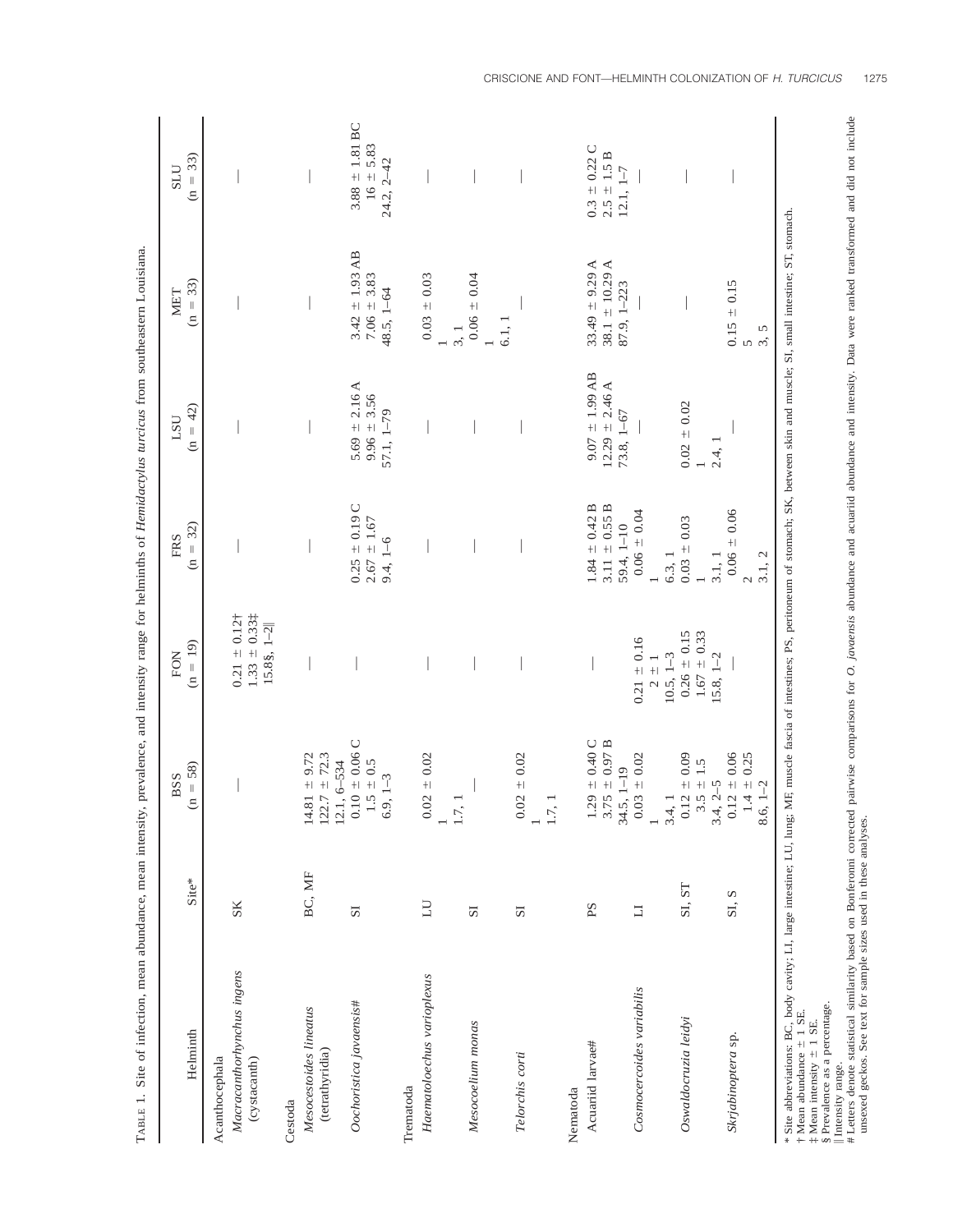|  |  |  |  |  |  |  | TABLE II. Helminths reported from <i>Hemidactylus turcicus</i> in its native and introduced ranges. |
|--|--|--|--|--|--|--|-----------------------------------------------------------------------------------------------------|
|--|--|--|--|--|--|--|-----------------------------------------------------------------------------------------------------|

| Helminth                    | Location       | No. infected/<br>no. examined | Reference                    |
|-----------------------------|----------------|-------------------------------|------------------------------|
| Native range                |                |                               |                              |
| Cestoda                     |                |                               |                              |
| Nematotaenia tarentolae     | Spain          | 1/3                           | Roca and Lluch (1986)        |
| Trematoda                   |                |                               |                              |
| Lecithodendrium sp.         | Egypt          | 1/5                           | Groschaft and Moravec (1983) |
| Nematoda                    |                |                               |                              |
| Pharyngodon laevicauda      | Turkey         | 43/79                         | Tinar (1982)                 |
| Pharyngodon inermicauda     | Egypt          | Not given                     | Al-Deen et al. (1995)        |
| Pharyngodon mamillatus      | Egypt          | Not given                     | Al-Deen et al. (1995)        |
| Spauligodon auziensis       | Egypt          | Not given                     | Al-Deen et al. (1995)        |
| Spauligodon paratectipenis  | Spain          | 2/3                           | Roca and Lluch (1986)        |
| Introduced range            |                |                               |                              |
| Nematoda                    |                |                               |                              |
| Ascarops sp.                | Texas          | 9/98                          | McAllister et al. (1993)     |
| Skrjabinoptera phrynosoma*  | Cuba           | 1/9                           | Coy Otero and Baruŝ (1979)   |
| Spauligodon californiensis* | Cuba           | 3/9                           | Coy Otero and Baruŝ (1979)   |
| Cyrnea sp.                  | Cuba           | 1/9                           | Coy Otero and Baruŝ (1979)   |
| Pentastomida                |                |                               |                              |
| Raillietiella frenatus*     | Texas, Florida | 210/480                       | Pence and Selcer (1988)      |
| Raillietiella teagueselfi*  | Texas          | 17/86                         | Riley et al. (1988)          |

\* Helminths regarded by the authors as being nonnative to that location.

*O. javaensis* abundance  $(F_{4, 181} = 14.3, P \le 0.0001)$ . For *O. javaensis*, there was no significance for intensity. Kruskal–Wallis tests agreed with all of the above tests. When there was statistical significance, MET and LSU consistently had higher values of prevalence, ranked abundance, and ranked intensity for the acuariid and *O. javaensis*; BSS was always on the lower end of these measures (Table I). FRS and SLU exhibited intermediate patterns depending on the parasite in question (Table I). FON was not included in the analyses because of the absence of the acuariid and *O. javaensis*; however, the small sample size may have precluded detection, especially if prevalence was low.

Mean infracommunity richness for all samples combined  $(0.89 \pm 0.06, n = 217)$  was higher (1-sample *t*-test,  $P < 0.0001$ )

TABLE III. Mean infracommunity richness (MIR), total richness (TR), and mean component richness (MCR) for 19 and 28 hosts sampled. MCR values were generated from the species accumulation curves.

|                       |                    |                |                 | $MCR \pm 1 SD$   |
|-----------------------|--------------------|----------------|-----------------|------------------|
| Location              | $MIR*$             | TR.            | 19 hosts        | 28 hosts         |
| BSS (58) <sup>†</sup> | $0.72 \pm 0.12$ BC | 8              | $5.31 \pm 1.20$ | $6.34 \pm 1.06$  |
| FON (19)              | $0.42 \pm 0.12$ BC | 3              | $3.00 \pm 0.00$ | N/A <sub>1</sub> |
| FRS (32)              | $0.81 \pm 0.12 B$  | 5              | $4.11 \pm 0.80$ | $4.80 \pm 0.40$  |
| LSU(42)               | $1.33 \pm 0.10$ A  | 3              | $2.44 \pm 0.50$ | $2.73 \pm 0.44$  |
| <b>MET</b> (33)       | $1.49 \pm 0.12$ A  | 5              | $3.99 \pm 0.76$ | $4.68 \pm 0.51$  |
| SLU (33)              | $0.36 \pm 0.11$ C  | $\mathfrak{D}$ | $1.98 \pm 0.16$ | $2.00 \pm 0.00$  |

\* There was a location effect on MIR ( $F_{5, 210} = 15.78$ ,  $P \le 0.0001$ ); letters denote statistical similarity based on Bonferonni corrected pairwise comparisons.

† Number of Mediterranean geckos used in richness analyses for each location; includes unsexed geckos.

‡ N/A, not applicable.

than the mean for lizards  $(0.63)$ , but within the range  $(0-2.5)$ ; see Aho, 1990). There was a significant difference, however, in mean infracommunity richness among locations, with MET and LSU having higher values than the other habitats (Table III). Qualitatively, the total number of helminth species was also different among locations, with BSS having the most species (Table III). This is supported by the fact that the order of habitats from greatest to least richness (BSS, FRS, MET, FON, LSU, then SLU) remained constant even after host sampling size was rarefied to 19 or 28 (Table III).

## **DISCUSSION**

Aho (1990) concluded that helminth communities of amphibians and reptiles are highly variable, depauperate, and not responsive to food web dynamics, and they would be dominated by monoxenous helminths. He considered low host vagility and ectothermy to be the primary causes of a depauperate helminth fauna and that local habitats and host dietary patterns increased variability among host populations. Attributes of the Mediterranean gecko, such as being an ectotherm (Slade et al., 1994) and having limited movement (Rose and Barbour, 1968; Selcer, 1986; Trout and Schwaner, 1994), indicate that its populations would be comprised of helminth communities that were similar in structure to those hypothesized by Aho (1990). Examination of these data at the hierarchical levels of parasite colonization proposed by Bush et al. (1997) (i.e., host individual, host population, or new host species) provided support or contradicted hypotheses about helminth communities of lizards.

At the level of host individual, geckos were mostly infected with heteroxenous and not monoxenous helminths (Table I).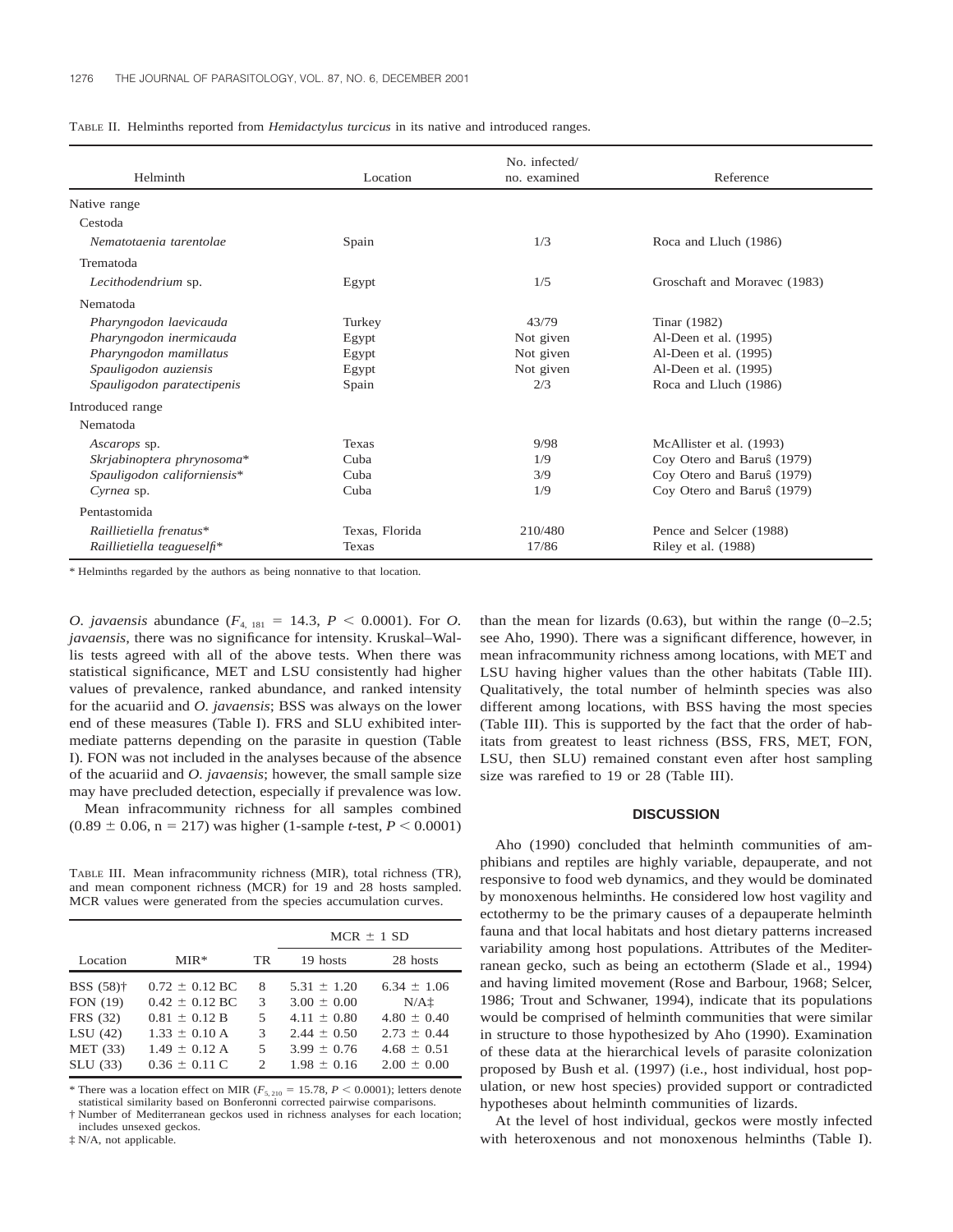Limited movement, shared daytime refuges, and shared nesting sites (Selcer, 1986) should predispose individual geckos to monoxenous parasites (Aho, 1990). These factors, however, did not facilitate colonization of the 2 helminths with direct life cycles (*C. variabilis* and *O. leidyi*); the other 8 helminths were acquired via ingestion of infected intermediate hosts. The broad diet of *H. turcicus* (Saenz, 1996) is an attribute that could have exposed the gecko to a diverse parasite fauna (Kennedy et al., 1986). In southeastern Louisiana, food web dynamics are important in determining the helminths that colonize *H. turcicus*. Colonization of individual hosts, however, was infrequent for most of the helminths, as indicated by their low prevalence (Table I). Moreover, the overall infracommunity richness (0.89) was relatively low and within the range reported for lizards (Aho, 1990). The decreased ability to infect individuals should lead to a depauperate helminth community in a host population (Holmes and Price, 1986). In general, this was observed for the helminth communities of *H. turcicus*, but there was significant variation in richness, prevalence, and abundance among the 6 locations.

It should be noted that parasite colonization of a host population could occur without colonization of a new habitat. Such was the case with the local helminths infecting the introduced gecko. Alternatively, an exotic parasite that is maintained in its exotic host and does not establish in local hosts would have colonized a new external habitat. Exposure to new environmental conditions directly or indirectly via a host poses obstacles to the establishment of a parasite population; therefore, colonization of a geographic location, not mentioned by Bush et al. (1997), should be regarded as another level of parasite colonization. To facilitate discussion of variation among the habitats and because colonization of a host population and geographic location can occur simultaneously, both levels were concurrently addressed.

For lizards, local habitat has an apparent effect on helminth community composition (Bundy et al., 1987; Dobson and Pacala, 1992; Biserkov and Kostadinova, 1998; Goldberg et al., 1998). In the present study, habitat also appeared to influence the colonization of helminths among the local populations of *H. turcicus*. In general, richness was greater in the state parks (BSS, FRS, and FON), but for the acuariid or *O. javaensis*, there was higher prevalence and abundance in urbanized habitats (LSU, MET, and SLU). There was not a distinct dichotomy, however, for helminth community organization between parks and urbanization. For example, MET had high richness, and prevalence for the acuariid was high at FRS but low at SLU. Although mechanisms were not examined, supracommunity dynamics may be important for richness and abundance, such that habitats with more definitive or intermediate host species could support a greater pool of helminth species available to colonize *H. turcicus* (Holmes, 1979; Bush et al., 1993). Although speculative, the parks were likely to harbor more reptile and amphibian species (for sympatric reptile and amphibian species see Dundee and Rossman, 1989) and, thus, may explain why helminth richness was relatively high. Also, spatial constraints of the habitats may have affected prevalence and abundance patterns by altering the frequency of contact between the gecko and intermediate hosts. More research will be needed to establish determinants of community organization within each habitat.

Colonization among host populations or new habitats will

also be dependent on the life cycle of the parasite. Dobson and May (1986) stated that monoxenous parasites are more likely to colonize new habitats because they do not require intermediate hosts. Again, the present results contradict the predictions in that 2 heteroxenous parasites, the acuariid and *O. javaensis*, have colonized 5 of the 6 locations. Colonization of new habitats could have been facilitated by intermediate hosts with broad distributions (Kennedy, 1993) or a parasite's lack of intermediate host specificity; however, the natural intermediate host for either helminth is unknown. It should be noted that the flour beetle *Tribolium castaneum* is a suitable intermediate host for *O. javaensis* in the laboratory (Criscione and Font, 2001b); therefore, coleopterans, which have been reported in the diet of *H. turcicus* (Saenz, 1986), could be natural intermediate hosts. Additionally, *O. javaensis* may have an increased chance of being introduced to new localities because it infects a family of hosts, Gekkonidae (Kennedy et al., 1982), that has taken advantage of anthropogenic effects to colonize new habitats.

No helminths reported from the native range of *H. turcicus* (Table II) were recovered in the present study. Interestingly, the pentastomes recovered in the introduced range (Table II), like *O. javaensis*, were regarded as exotic species originating from the Old World despite not being reported from *H. turcicus* in its native range (Pence and Selcer, 1988; Riley et al., 1988). This may be because Old World surveys have yet to detect these helminths, or possibly, *H. turcicus* has acquired these helminths in introduced ranges that overlap with other geckos harboring these helminths. Additionally, the helminth richness of *H. turcicus* in its introduced range is greater than that in its native range; however, the small sample sizes in the native range surveys preclude definitive comparison and assessment of causal mechanisms.

Seven local helminths have colonized a new host species *H. turcicus*, hence the characterization of a guest playing host. When considering that the gecko has acquired local parasites, some of which are considered to be predominantly anuran parasites (*C. variabilis*, *H. varioplexus*, and *O. leidyi*), the results of this study provide support for the notion of reptile and amphibian parasites tending to be generalists (Aho, 1990). Although reptile and amphibian parasites may be poor colonizers of individuals, generalist life history strategies, as demonstrated by these results, allow reptiles and amphibian helminths to be exceptionally good colonizers of new host species. Also, because there are no naturally occurring members of the Family Gekkonidae in Louisiana, colonization of *H. turcicus* by native parasites would be a result of ecological factors rather than host phylogenetic determinants (Brooks, 1980; Bush et al. 1990).

## **ACKNOWLEDGMENTS**

We thank the people associated with the Louisiana State Parks for permitting us to collect in their parks and extend our gratitude to B. Nickol and I. de Buron for identifying *M. ingens* and R. Overstreet for identifying the acuariid larvae. In addition, we are grateful to B. Horne, M. Mire, A. Vincent, and J. Willis for their assistance in the field.

## **LITERATURE CITED**

AHO, J. M. 1990. Helminth communities of amphibians and reptiles: Comparative approaches to understanding patterns and processes. *In* Parasite communities: Patterns and processes, G. W. Esch, A. O. Bush, and J. M. Aho (eds.). Chapman and Hall, New York, New York, p. 157–195.